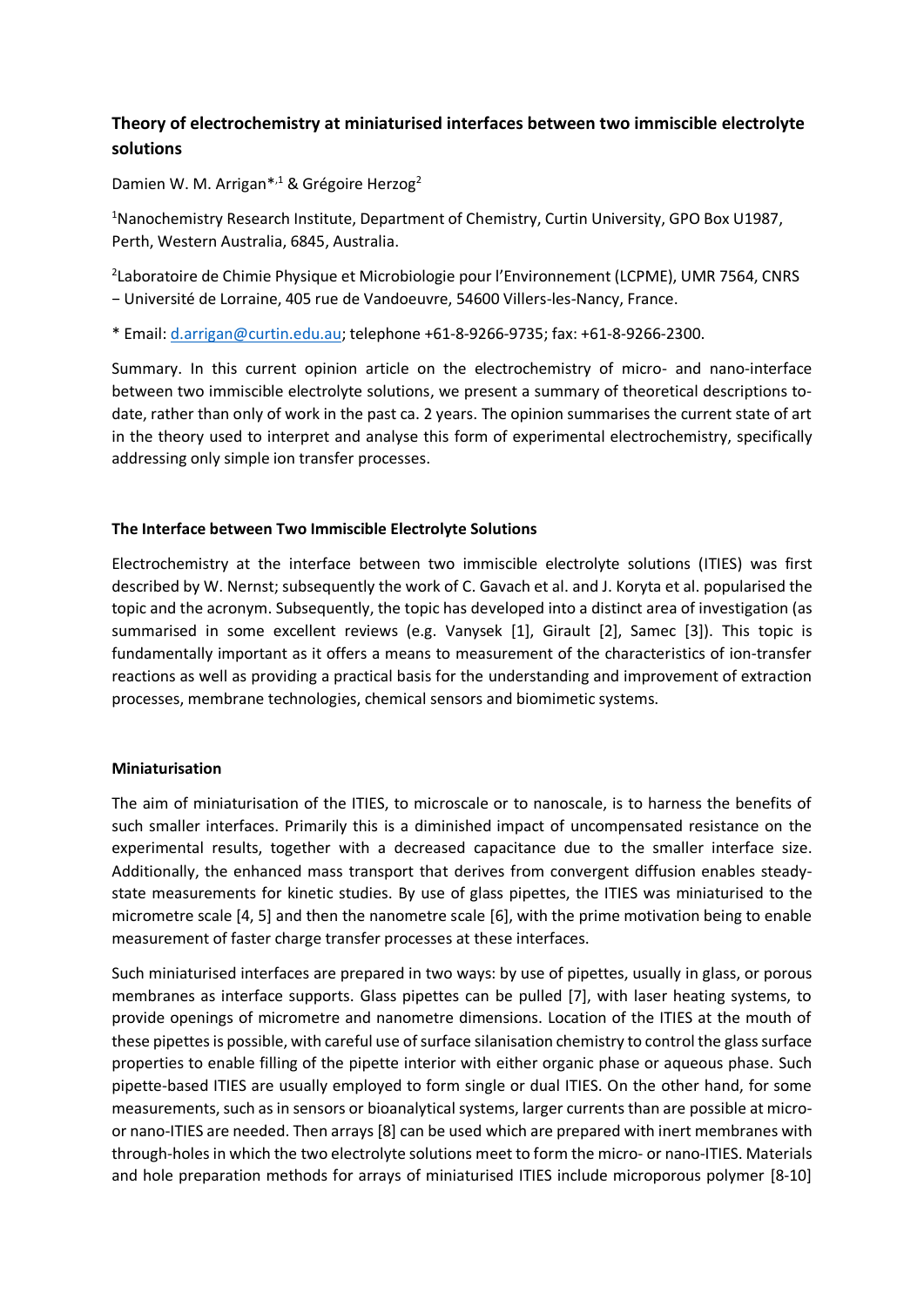and glass membranes [11] subjected to laser ablation, microporous silicon membranes [12, 13] formed by photolithography and reactive ion etching, and nanoporous silicon nitride using made by electronbeam lithography with reactive ion etching [14] or focused ion beam milling [15].

#### **Factors that influence electrochemistry at micro- or nano-ITIES**

The capacitance of the liquid-liquid interfaces ITIES scales with interfacial area so that miniaturised ITIES have lower RC time constants, thus enabling faster measurements. Nevertheless, the capacitance of such systems remains significant, not least because of the presence of two electrical double layers, one in each phase. Theoretical and experimental studies of the interface structure have converged to the idea that the dynamic interface consists of capillary waves, which averaged over time is similar to a mixed solvent region with thickness of ca. 1 nm [3, 16]. The use of membranes to pattern arrays of ITIES introduces additional capacitance, especially for membranes of nanometre thicknesses [17], which then places a limitation on the application of pulsed potential voltammetric methods.

Diffusion-controlled processes at micro- and nano-ITIES enable the application of microelectrode models for understanding of current processes. At single micro- or nano-ITIES located at the mouth of glass pipettes, the issue of width of the insulating region surrounding the ITIES is important, as the diffusion field will vary with thickness of the glass wall forming the pipette. The angle of the pipette wall will also influence the diffusion characteristics. At micro-ITIES arrays, the separation distance between elements of the array must be taken into consideration, in order to avoid, by design, diffusion zone overlap which will otherwise diminish the average current at each microITIES in the array. This is usually achieved by use of the design rules established for microelectrode arrays [18, 19],

$$
\delta \approx \sqrt{2D \frac{\Delta(\Delta_0^W \varphi)}{v}} \qquad \text{(eq. 1)}
$$

in which  $\delta$  is the diffusion zone thickness, D is the diffusion coefficient,  $\varDelta(\varDelta^w_o\varphi)$  is the difference in potential differences between commencement of ion transfer and attainment of the steadystate, and *ν* is the voltammetric sweep rate. At nanoscale, however, it has been found that these design rules do not apply and individual nanoITIES [14, 20] in an array must be further separated from each other in order to be subjected to independent radial diffusion and achieve the maximum amperometric response [21-23].

The ability to measure rapid kinetics at the ITIES is a direct consequence of the increased mass transport rate (radial diffusion) and decreased capacitance. Typically, a Butler-Volmer-type model is used to relate the experimental current to the kinetic parameters [3],

$$
I_i = zFA(k_f c_i^w - k_b c_i^o)
$$
 (eq. 2)

where *I<sup>i</sup>* is the current due to ion transfer, *z* is the ion charge, *F* the Faraday constant, *A* the interfacial area,  $c_i^w$  and  $c_i^o$  are the ion concentrations in the water and organic phases, respectively, and  $k_f$  and  $k_b$  are the forward and backward rate constants, which are potential-dependent. As discussed by Samec [3], the determined rate constants for simple ion transfers have increased over the decades, perhaps as an indication of improved measurement methods. New theories of ion transfer kinetics at the ITIES were introduced to accommodate the capillary waves [24, 25] present at the interface and propose the formation of a water finger consistent with a hidden barrier for ion transfer [26, 27]. Marecek [28] used the common ion method [29] to determine ion transfer rate constants, achieving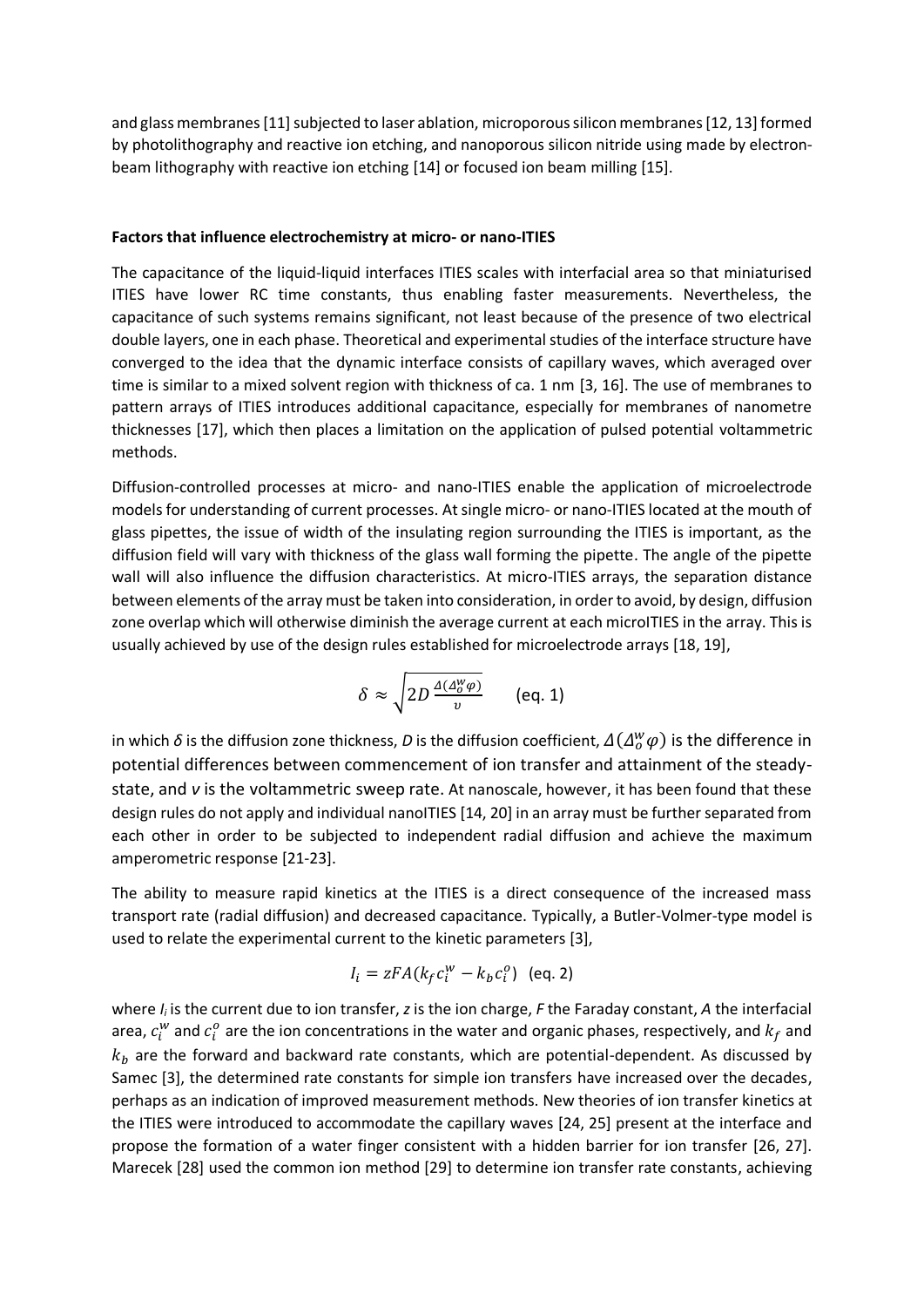rate constants of ca. 0.5 cm  $s^{-1}$  for tetraethylammonium transfer between water and 1,2dichloroethane. Slower rate constants than expected (100 cm  $s^{-1}$ ) could be attributed to a slow relaxation of the interface, or even to the hidden barrier that was identified [26], attributed to formation of water fingers.

#### **Theory used to analyse experimental electrochemistry at micro- and nano-ITIES**

For a diffusion-controlled simple ion transfer process at a single pipette-based micro- or nano-ITIES, the steady-state, diffusion-controlled current (*Id*) developed in a voltammetric or amperometric experiment is described by the expression [30]

#### $I_d = 4xzFDcr$  (eq. 3)

which assumes a disc shaped interface is formed. In this equation, *z*, *D* and *c* are the charge, diffusion coefficient and bulk concentration of the transferring ion, respectively, *F* is the Faraday constant, *r* is the interface radius, and *x* is the ratio of the inner and outer pipette tip radii, which accounts for the thickness of the pipette wall at the orifice. Use of this diffusion-controlled current model for characterisation of micro- and nano-ITIES is well established. For instance, recent experiments on neurotransmitter detection by ion transfer reactions at single nanoITIES employed this model in characterisation the nano-ITIES [31, 32]. **Figure 1** shows voltammograms for the facilitated transfer of dopamine across the ITIES formed between water and 1,2-dichloroethane phase at the mouth of a pipette of radius 223 nm. Using experimental current – concentration calibration graphs together with equation 3, the diffusion coefficient of dopamine was determined to be ca. 5 x  $10^{-10}$  m<sup>2</sup> s<sup>-1</sup> [32], in agreement with literature values. In situations where the wall of the glass pipette is tapered, the wall angle must be taken into consideration [29, 33-35] , leading to expressions for the time-dependent diffusion-controlled current variation with the wall angle, and hence the time to reach a steady-state.

At ITIES arrays formed in perforated membranes, diffusion controlled ion transfer currents at microor nano-disc ITIES are described by the expression

$$
I_d = N_p 4z F Dcr
$$
 (eq. 4)

where  $N_p$  is the number of pores in the membrane forming the ITIES, and the other parameters are as previously defined. Of course this is the well-known Saito equation [36] for diffusion-controlled current at a disc microelectrode, modified for the number of pores forming the interfaces of the array, and in this case assumes that all ITIES within the array are diffusionally-independent, as governed by eq. 1 for separation distances, and located at the mouths of the membrane pores. Typical examples of the application of this model to micro-ITIES array characterisation include those of laser-ablated polymer membrane-supported ITIES employed for the detection of heavy metals such as  $Cd^{2+}$  ions [37] and silicon membrane-supported micro-ITIES arrays for the detection of drug species [38]. These results are typical of those in the literature in which well-established diffusion-controlled current models are used to establish the response characteristics of experimental systems.

A major difference between microelectrodes (and their arrays) and micro-ITIES (and their arrays) is the asymmetry of diffusion processes occurring on forward and reverse cycles of a cyclic voltammogram: these are more different than the value of the diffusion coefficient of the species undergoing study. The geometry of the pores used to form the micro-ITIES has an important role. Depending on the pore length, pore wall angle, location of the interface relative to the pore mouth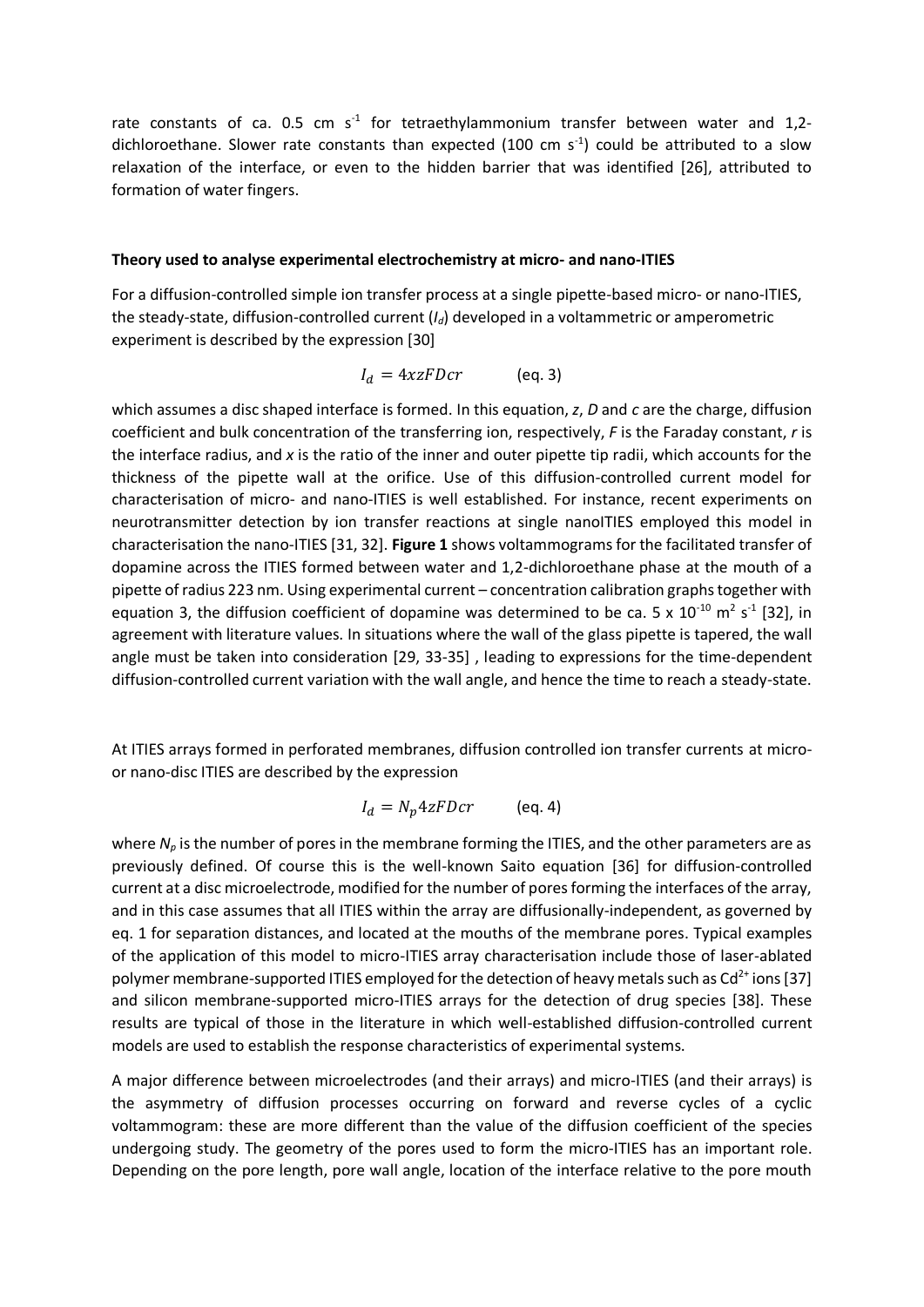and, indeed, which phase fills the pores, different diffusion characteristics are obtained on the reverse sweep of a cyclic voltammogram. Taking into consideration these factors enables an analysis of the electrochemical response using published models [11]. Such diffusion zone differences are summarised in **Figure 2** [39]. In the cases where the ITIES is located at the mouth of a micropore or micropipette, radial diffusion will occur for the transfer process from outside to inside the pore/pipette (ingress current), irrespective of which phase fills the pore/pipette. Then, due to the constraints imposed by the pore/pipette walls, linear diffusion will dominate on the reverse scan (egress current), leading to a different voltammetric shape for the forward and reverse ion transfer processes. For processes controlled by linear diffusion within the pipette/pore, the Randles-Sevcik equation applies,

$$
I_p = 2.69 \times 10^5 z^{3/2} A D^{1/2} c v^{1/2}
$$
 (eq. 5)

(all parameters as previously defined) and it can be used to analyse the voltammetric response. The impact of pore wall angle (or pipette wall angle) can also be seen in the voltammetry and must be accounted for to achieve reliable kinetic data, for example. Specific expressions for the dependence of the egress current on the wall angle are available [29, 33, 34, 40, 41], such as eq. 6 [41],

$$
I_d \approx \pi z FDcrsin\theta \qquad \text{(eq. 6)}
$$

in which Θ is the wall angle, and the other parameters are as previously defined.

#### **Finite element simulations in understanding such electrochemistry**

Many groups use finite element simulations to guide the development of micro- and nano-ITIES systems [39], in which simulation models are used to extract information about the response characteristics, in addition to that achieved by comparison to simple models derived from microelectrode systems. For instance, simple ion transfer at the nano-ITIES was used to develop the experimental method of common ion voltammetry for kinetic determinations [29]. Modelling of mass transport behaviour at nanoITIES within an array was used to evaluate the role of diffusion zone overlap in attenuating the amperometric responses to ion transfer processes [42]. Similarly, mass transport modelling was used to examine hole geometry effects in arrays of microholes formed in glass membranes by laser ablation [11]. In this case, asymmetric microholes were formed by the laser ablation process and location of the ITIES at either the wider or the narrower opening of the hole elicited a characteristic difference in the voltammetry which was explained by the mass transport effect. Such modelling processes invariably can employ a reversible ion transfer process, as well as serve as a probe of kinetic effects on the voltammetry [29]. A further important consideration investigated by simulation models is the influence of the pipette wall surface charge, which have shown that the ion-transfer current is higher at the edge of the ITIES close to the charged glass wall [29].

#### **Analytical models at micro- or nano-ITIES**

The description of ion transfer at micro- and nano-ITIES using analytical models that account for the asymmetric diffusion profiles referred to above has been of interest as it can provide a quicker way to analyse experimental behaviour relative to theoretical expectations. Displayed in **Figure 3** are the diffusion profiles outside a channel mouth and within a channel that may be of micro- or nanometre dimensions. The ITIES located at the channel mouth in this case will be subjected to the described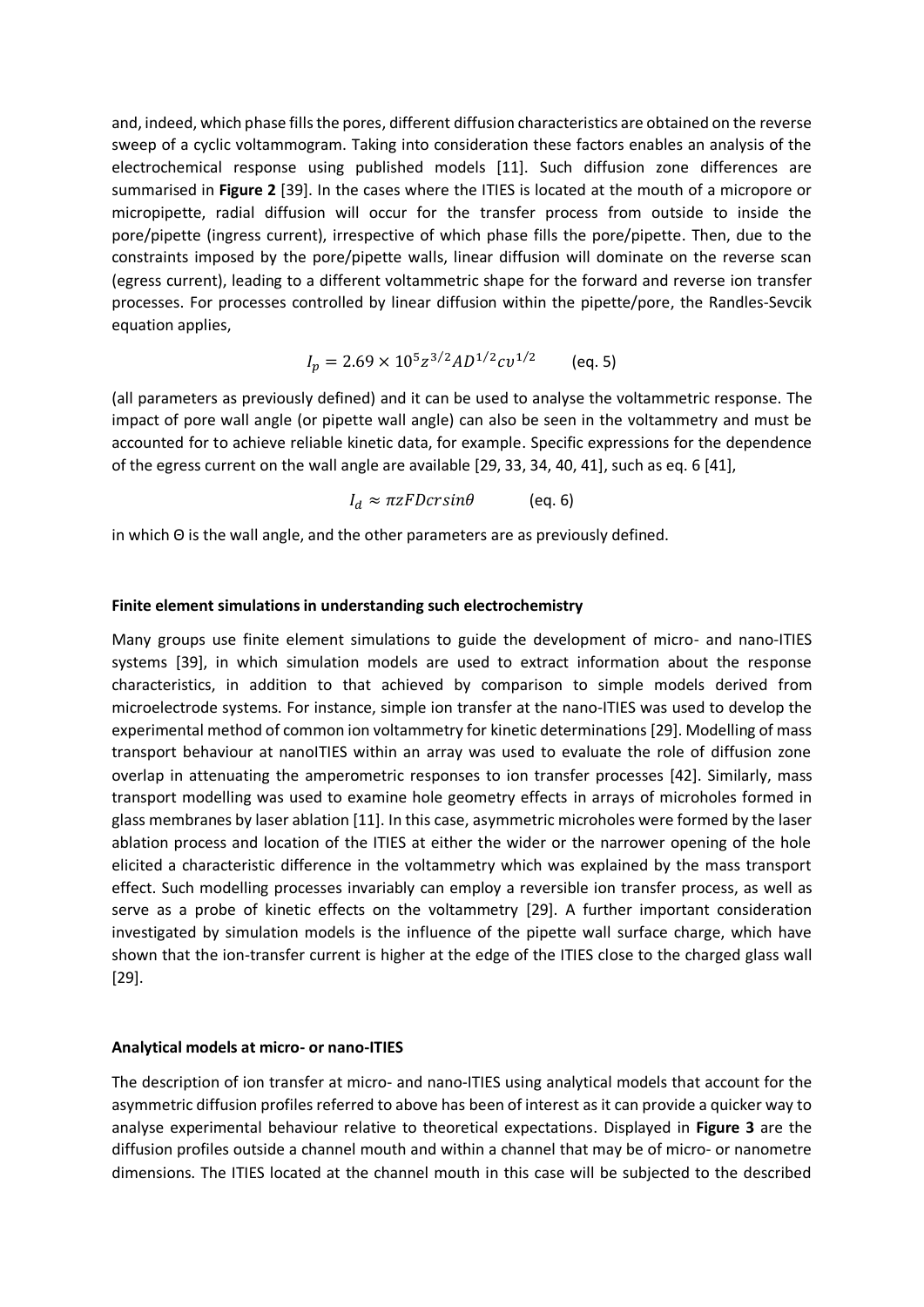diffusion profiles depending on ion movement into the channel our out of the channel. This effect has been modelled analytically by Molina et al. [43-45] to determine the voltammetric features of such ITIES at micro- or nanoscales. In that series of papers, application of such analytical models using pulse techniques like chronoamperometry, staircase cyclic voltammetry, square wave voltammetry, staircase linear sweep voltammetry, normal pulse voltammetry and double differential pulse voltammetry were investigated. The analytical models account for the asymmetric diffusion processes at a capillary tip, employ reversible charge transfer conditions, with very good agreement with simulation results. The models reveal the dependence on ratio of the ion diffusion coefficients in the two phases, the size of the capillary forming the ITIES, and the timescale of the experiment [43] – importantly, for a reversible ion transfer at a micro- or nano-ITIES, the transfer potentials shift with the timescale (scan rate, frequency), unlike the case at millimetre-scale or larger ITIES. Another interesting observation from this theoretical model is the variation of the concentration profile across the micro- or nano-channel width [44], which cannot be determined by application of equations 3-5.

# **Conclusions**

Theoretical aspects of ion-transfer electrochemistry at miniaturised ITIES (micro- or nanoscales) borrow heavily from the electrochemistry at microelectrodes and microelectrode arrays. As a result, mass-transport-controlled electrochemistry at micro- and nano-ITIES is well established and employed for characterisation and detection purposes. New analytical models are emerging that help in further understanding of observed behaviour as well as disclosing new features of the electrochemistry. However, truly comprehensive models that incorporate mass transport, kinetics and capacitance, to enable a complete characterisation of a system under dynamic electrochemical conditions have yet to appear and, ideally, modellers with access to the necessary computing facilities will bring such gifts to experimentalists in the coming years.

# **Acknowledgements**

DWMA thanks the Australian Research Council (DP130102040) for financial support. GH is grateful to Campus France for funding his visit to Curtin University (PHC FASIC 2016, 37186PC)

# **References**

[1] P. Vanysek, L.B. Ramirez, Interface between two immiscible liquid electrolytes: A review, J. Chil. Chem. Soc., 53 (2008) 1455-1463.

[2] H.H. Girault, Electrochemistry at Liquid-Liquid Interfaces, in: A.J. Bard, C.G. Zoski (Eds.) Electroanalytical Chemistry, A Series of Advances, Vol 23, Dekker, New York, 2010, pp. 1-104. [3] Z. Samec, Dynamic electrochemistry at the interface between two immiscible electrolytes, Electrochim. Acta, 84 (2012) 21-28.

[4] G. Taylor, H.H.J. Girault, Ion transfer reactions across a liquid-liquid interface supported on a micropipette tip, J. Electroanal. Chem., 208 (1986) 179-183.

[5] J.A. Campbell, H.H. Girault, Steady-state current for ion transfer reactions at a micro liquid liquid interface, J. Electroanal. Chem., 266 (1989) 465-469.

[6] Y.H. Shao, M.V. Mirkin, Fast kinetic measurements with nanometer-sized pipets. Transfer of potassium ion from water into dichloroethane facilitated by dibenzo-18-crown-6, J. Amer. Chem. Soc., 119 (1997) 8103-8104.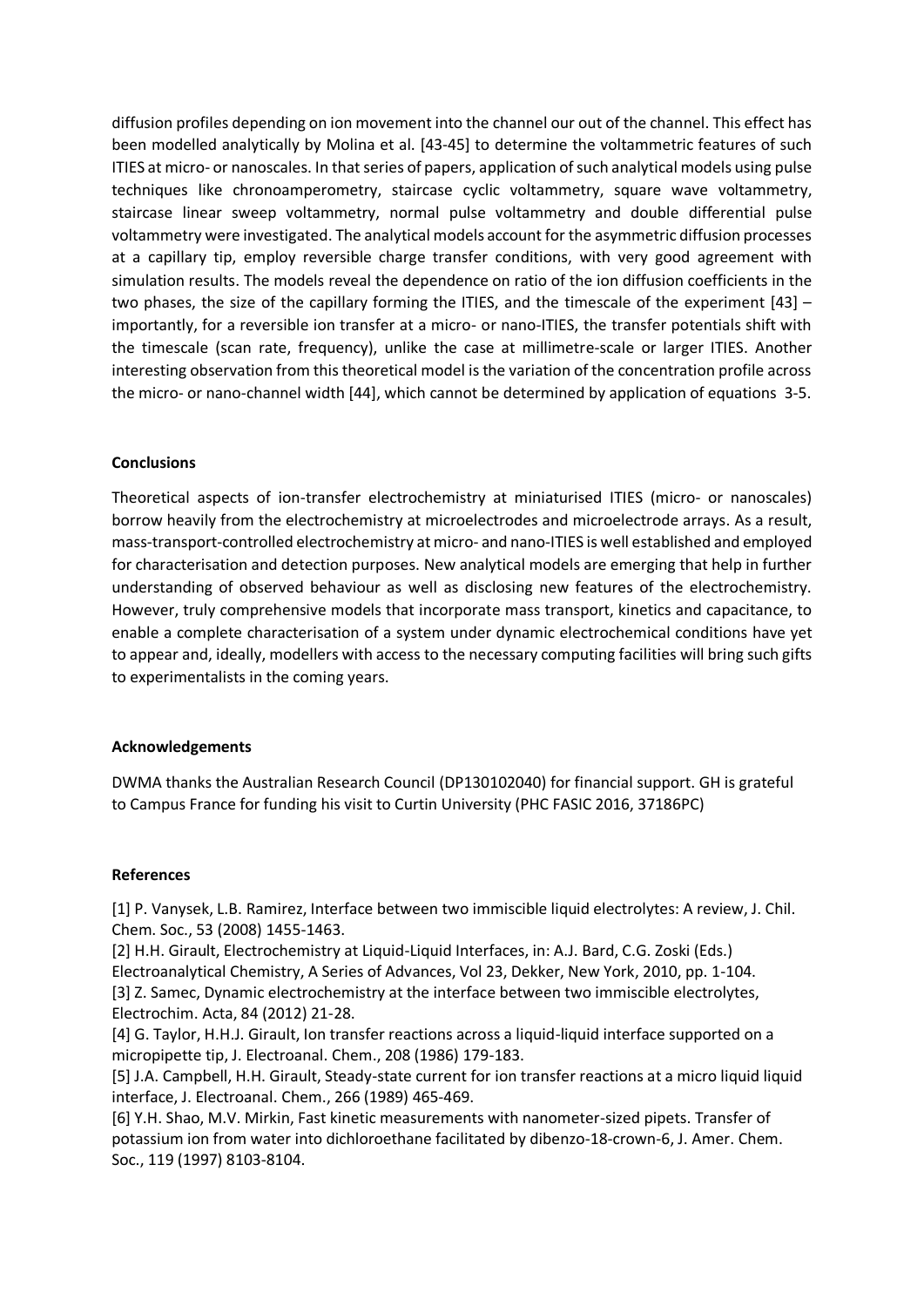[7] S.J. Liu, Q. Li, Y.H. Shao, Electrochemistry at micro- and nanoscopic liquid/liquid interfaces, Chem. Soc. Rev., 40 (2011) 2236-2253.

[8] H.J. Lee, P.D. Beattie, B.J. Seddon, M.D. Osborne, H.H. Girault, Amperometric ion sensors based on laser-patterned composite polymer membranes, J. Electroanal. Chem., 440 (1997) 73-82.

[9] H.J. Lee, C. Beriet, H.H. Girault, Stripping voltammetric determination of choline based on microfabricated composite membrane, Anal. Sci., 14 (1998) 71-77.

[10] H.J. Lee, H.H. Girault, Amperometric ion detector for ion chromatography, Anal. Chem., 70 (1998) 4280-4285.

[11] E. Alvarez de Eulate, J. Strutwolf, Y. Liu, K. O'Donnell, D.W.M. Arrigan, An Electrochemical Sensing Platform Based on Liquid–Liquid Microinterface Arrays Formed in Laser-Ablated Glass Membranes, Anal. Chem., 88 (2016) 2596-2604.

\* used a finite element simulation model to explain the role of pore wall slope on the voltammetric behaviour.

[12] R. Zazpe, C. Hibert, J. O'Brien, Y.H. Lanyon, D.W.M. Arrigan, Ion-transfer voltammetry at silicon membrane-based arrays of micro-liquid-liquid interfaces, Lab Chip, 7 (2007) 1732-1737.

[13] J. Strutwolf, M.D. Scanlon, D.W.M. Arrigan, Electrochemical ion transfer across liquid/liquid interfaces confined within solid-state micropore arrays - simulations and experiments, Analyst, 134 (2009) 148-158.

[14] M.D. Scanlon, J. Strutwolf, A. Blake, D. Iacopino, A.J. Quinn, D.W.M. Arrigan, Ion-Transfer Electrochemistry at Arrays of Nanointerfaces between Immiscible Electrolyte Solutions Confined within Silicon Nitride Nanopore Membranes, Anal. Chem., 82 (2010) 6115-6123.

[15] M. Sairi, N. Chen-Tan, G. Neusser, C. Kranz, D.W.M. Arrigan, Electrochemical Characterisation of Nanoscale Liquid jLiquid Interfaces Located at Focused Ion Beam Milled Silicon Nitride Membranes, ChemElectroChem, 2 (2015) 98-105.

[16] P. Peljo, H.H. Girault, Liquid/Liquid Interfaces, Electrochemistry at, Encyclopedia of Analytical Chemistry, John Wiley & Sons Ltd., 2006.

[17] M. Sairi, J. Strutwolf, R.A. Mitchell, D.S. Silvester, D.W.M. Arrigan, Chronoamperometric response at nanoscale liquid-liquid interface arrays, Electrochim. Acta, 101 (2013) 177-185. [18] T.J. Davies, S. Ward-Jones, C.E. Banks, J. del Campo, R. Mas, F.X. Munoz, R.G. Compton, The cyclic and linear sweep voltammetry of regular arrays of microdisc electrodes: Fitting of experimental data, J. Electroanal. Chem., 585 (2005) 51-62.

[19] T.J. Davies, R.G. Compton, The cyclic and linear sweep voltammetry of regular and random arrays of microdisc electrodes: Theory, J. Electroanal. Chem., 585 (2005) 63-82.

[20] M. Rimboud, R.D. Hart, T. Becker, D.W.M. Arrigan, Electrochemical behaviour and voltammetric sensitivity at arrays of nanoscale interfaces between immiscible liquids, Analyst, 136 (2011) 4674- 4681.

[21] N. Godino, X. Borrise, F.X. Munoz, F.J. del Campo, R.G. Compton, Mass Transport to Nanoelectrode Arrays and Limitations of the Diffusion Domain Approach: Theory and Experiment, J. Phys. Chem. C, 113 (2009) 11119-11125.

\* used a finite element simulation model to examine the diffusion zone interaction at nanoelectrode arrays, and is directly relevant to voltammetry at nano-ITIES arrays.

[22] Y. Liu, M. Sairi, G. Neusser, C. Kranz, D.W.M. Arrigan, Achievement of Diffusional Independence at Nanoscale Liquid Liquid Interfaces within Arrays, Anal. Chem., 87 (2015) 5486-5490.

[23] Y. Liu, A. Holzinger, P. Knittel, L. Poltorak, A. Gamero-Quijano, W.D.A. Rickard, A. Walcarius, G. Herzog, C. Kranz, D.W.M. Arrigan, Visualization of Diffusion within Nanoarrays, Anal. Chem., 88 (2016) 6689-6695.

[24] I. Benjamin, Mechanism and dynamics of ion transfer across a liquid-liquid interface, Science, 261 (1993) 1558-1560.

[25] J.J. Karnes, I. Benjamin, Geometric and energetic considerations of surface fluctuations during ion transfer across the water-immiscible organic liquid interface, J. Chem. Phys., 145 (2016) 014701.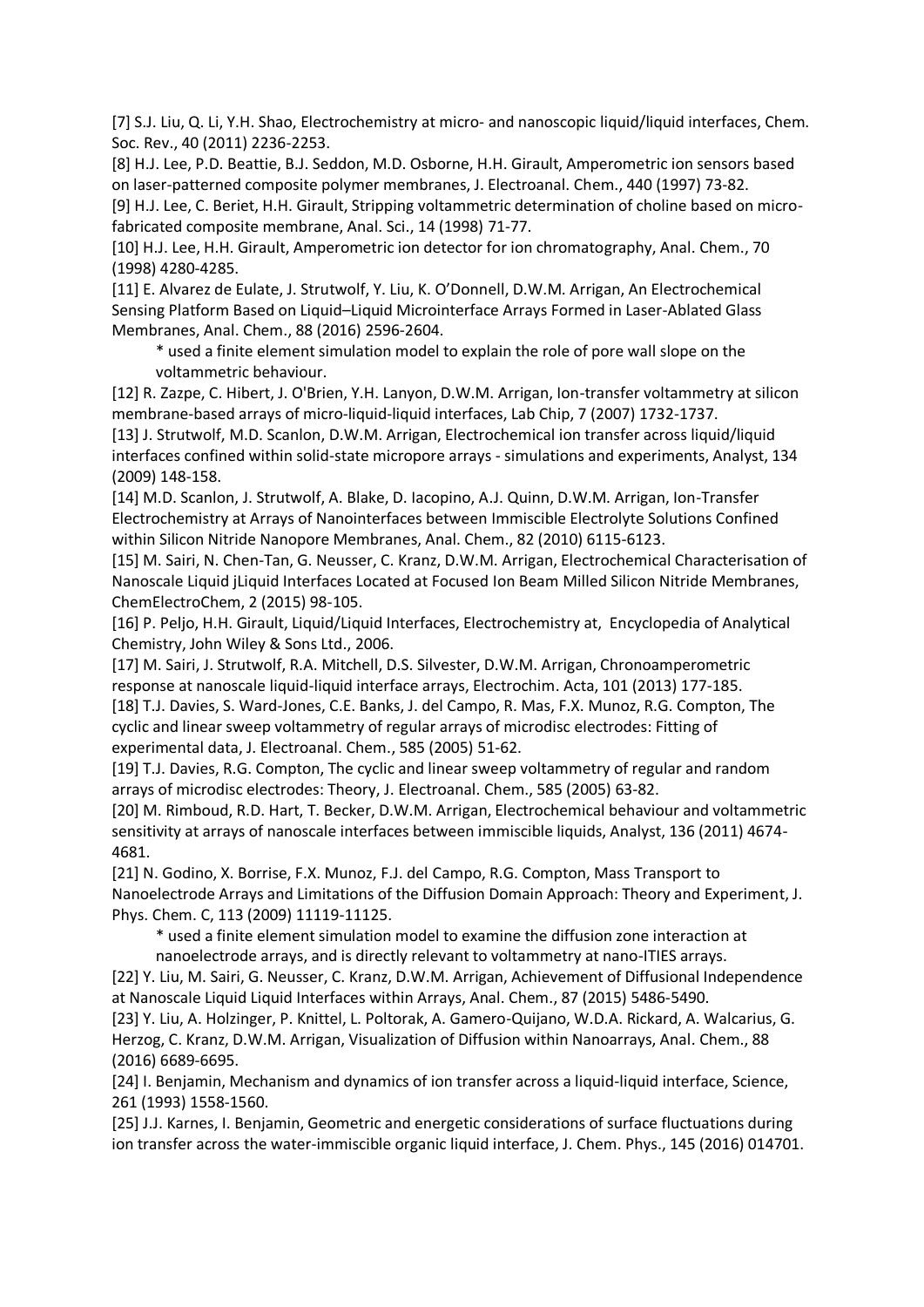\* used molecular dynamics modelling to study chloride transfer across at the waternitrobenzene interface in the presence of surface fluctuations.

[26] N. Kikkawa, L. Wang, A. Morita, Microscopic Barrier Mechanism of Ion Transport through Liquid-Liquid Interface, J. Amer. Chem. Soc., 137 (2015) 8022-8025.

\*\* used molecular dynamics simulations to examine ion transfer across the oil-water interface, identifying the formation and disruption of water fingers into the oil phase accompanying ion transfer.

[27] N. Kikkawa, L. Wang, A. Morita, Computational study of effect of water finger on ion transport through water-oil interface, J. Chem. Phys., 145 (2016).

[28] A. Trojanek, V. Marecek, Z. Samec, Temperature effect in the ion transfer kinetics at the microinterface between two immiscible electrolyte solutions, Electrochim. Acta, 180 (2015) 366-372. [29] P.J. Rodgers, S. Amemiya, Y.X. Wang, M.V. Mirkin, Nanopipet Voltammetry of Common Ions across the Liquid-Liquid Interface. Theory and Limitations in Kinetic Analysis of Nanoelectrode Voltammograms, Anal. Chem., 82 (2010) 84-90.

\* used simulations to study wall angle effects and wall surface charge effects at nanoITIES. [30] S. Amemiya, Y. Wang, M.V. Mirkin, Nanoelectrochemistry at the liquid/liquid interfaces, in: R.G. Compton & J.D. Wadhawan (Eds.), Specialist Periodical Reports - Electrochemistry, Royal Society of Chemistry Cambridge, 2014, pp. 1-43.

[31] M.L. Colombo, J.V. Sweedler, M. Shen, Nanopipet-Based Liquid-Liquid Interface Probes for the Electrochemical Detection of Acetylcholine, Tryptamine, and Serotonin via Ionic Transfer, Anal. Chem., 87 (2015) 5095-5100.

[32] M.L. Colombo, S. McNeil, N. Iwai, A. Chang, M. Shen, Electrochemical Detection of Dopamine via Assisted Ion Transfer at Nanopipet Electrode Using Cyclic Voltammetry, J. Electrochem. Soc., 163 (2016) H3072-H3076.

\* used ion transfer voltammetry with applications of mass transport-controlled current models to characterise neurotransmitter transfer across the nano-ITIES.

[33] N. Nishi, S. Imakura, T. Kakiuchi, A digital simulation study of steady-state voltammograms for the ion transfer across the liquid-liquid interface formed at the orifice of a micropipette, J. Electroanal. Chem., 621 (2008) 297-303.

[34] P.J. Rodgers, S. Amemiya, Cyclic voltammetry at micropipet electrodes for the study of iontransfer kinetics at liquid/liquid interfaces, Anal. Chem., 79 (2007) 9276-9285.

[35] Y. Wang, T. Kakiuchi, Y. Yasui, M.V. Mirkin, Kinetics of Ion Transfer at the Ionic Liquid/Water Nanointerface, J. Amer. Chem. Soc., 132 (2010) 16945-16952.

[36] Y. Saito, A theoretical study on the diffusion current at the stationary electrodes of circular and narrow band types, Rev. Polarog. (Japan), 15 (1968) 177-187.

[37] A. Mastouri, S. Peulon, D. Farcage, N. Bellakhal, A. Chausse, Perfect additivity of microinterface arrays for liquid-liquid measurements: Application to cadmium ions quantification, Electrochim. Acta, 120 (2014) 212-218.

[38] M. Sairi, D.W.M. Arrigan, Electrochemical detection of ractopamine at arrays of micro-liquid vertical bar liquid interfaces, Talanta, 132 (2015) 205-214.

[39] J. Josserand, J. Morandini, H.J. Lee, R. Ferrigno, H.H. Girault, Finite element simulation of ion transfer reactions at a single micro-liquid | liquid interface supported on a thin polymer film, J. Electroanal. Chem., 468 (1999) 42-52.

\* introduced finite element simulations of electrochemistry at single micro-ITIES, taking into account interface location within microholes in a polymer membrane.

[40] Y.X. Wang, J. Velmurugan, M.V. Mirkin, P.J. Rodgers, J. Kim, S. Amemiya, Kinetic Study of Rapid Transfer of Tetraethylammonium at the 1,2-Dichloroethane/Water Interface by Nanopipet Voltammetry of Common Ions, Anal. Chem., 82 (2010) 77-83.

[41] Q. Li, S.B. Xie, Z.W. Liang, X. Meng, S.J. Liu, H.H. Girault, Y.H. Shao, Fast Ion-Transfer Processes at Nanoscopic Liquid/Liquid Interfaces, Angew. Chem.-Int. Edit., 48 (2009) 8010-8013.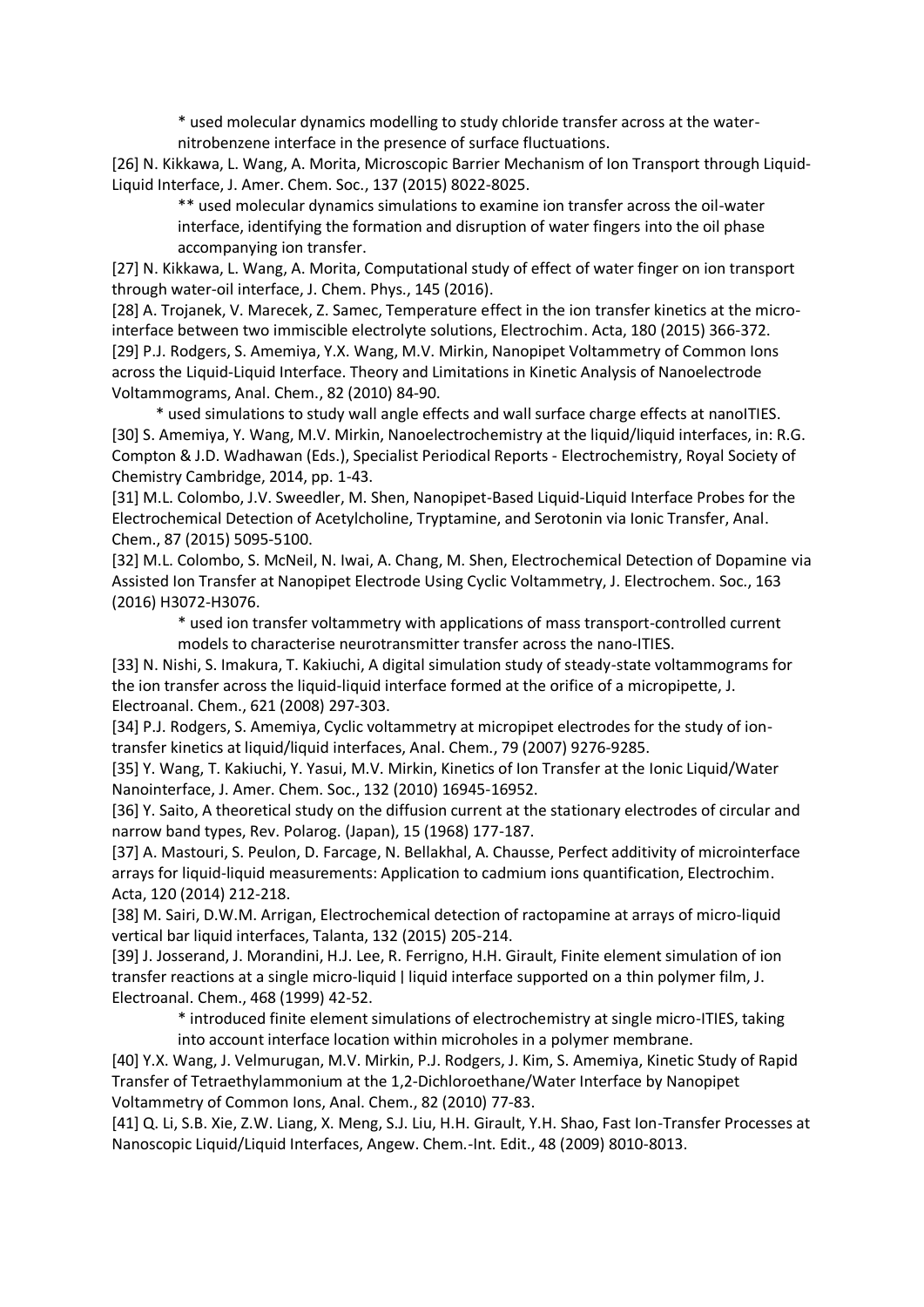[42] Y. Liu, J. Strutwolf, D.W.M. Arrigan, Ion-Transfer Voltammetric Behavior of Propranolol at Nanoscale Liquid-Liquid Interface Arrays, Analy. Chem., 87 (2015) 4487-4494.

[43] A. Molina, E. Laborda, R.G. Compton, Cyclic and Square-Wave Voltammetry at Diffusionally Asymmetric Microscopic and Nanoscopic Liquid-Liquid Interfaces: A Simple Theoretical Approach, J. Phys. Chem. C, 118 (2014) 18249-18256.

\*\* developed analytical model incorporating reversible ion transfer and asymmetric diffusion profiles to examine ion transfer processes at ITIES located at the mouths of microor nano-channels.

[44] A. Molina, E. Laborda, R.G. Compton, An approximate theoretical treatment of ion transfer processes at asymmetric microscopic and nanoscopic liquid-liquid interfaces: Single and double potential pulse techniques, Chem. Phys. Lett., 597 (2014) 126-133.

[45] A. Molina, E. Laborda, J. Gonzalez, R.G. Compton, Linear Sweep and Cyclic Voltammetries of Reversible Ion Transfer Processes at Macro- and Microcapillaries under Transient Regime, Electroanalysis, 27 (2015) 93-100.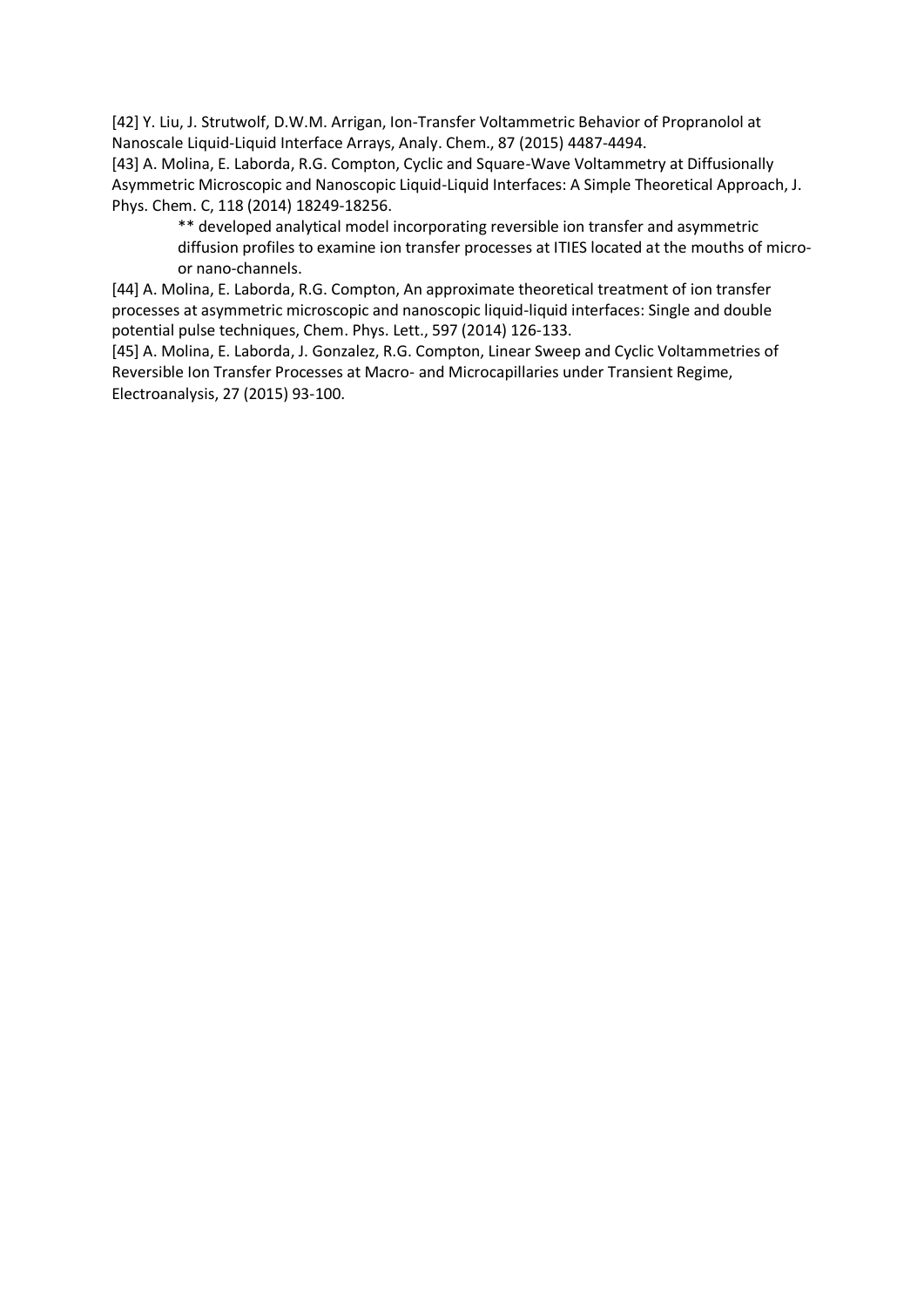

Figure 1. Cyclic voltammograms at an ITIES formed at the mouth of a 223 nm radius glass pipette, in which the aqueous phase contains ascorbic acid (AA, 2 mM) with subsequent additions of dopamine (DA, 0.25–2 mM). Dibenzo-18-crown-6 is present in the organic phase to facilitate the transfer of DA. Reproduced from *J. Electrochem. Soc*., 163 (2016) H3072-H3076, published open access under creative commons license https://creativecommons.org/licenses/by-nc-nd/4.0/.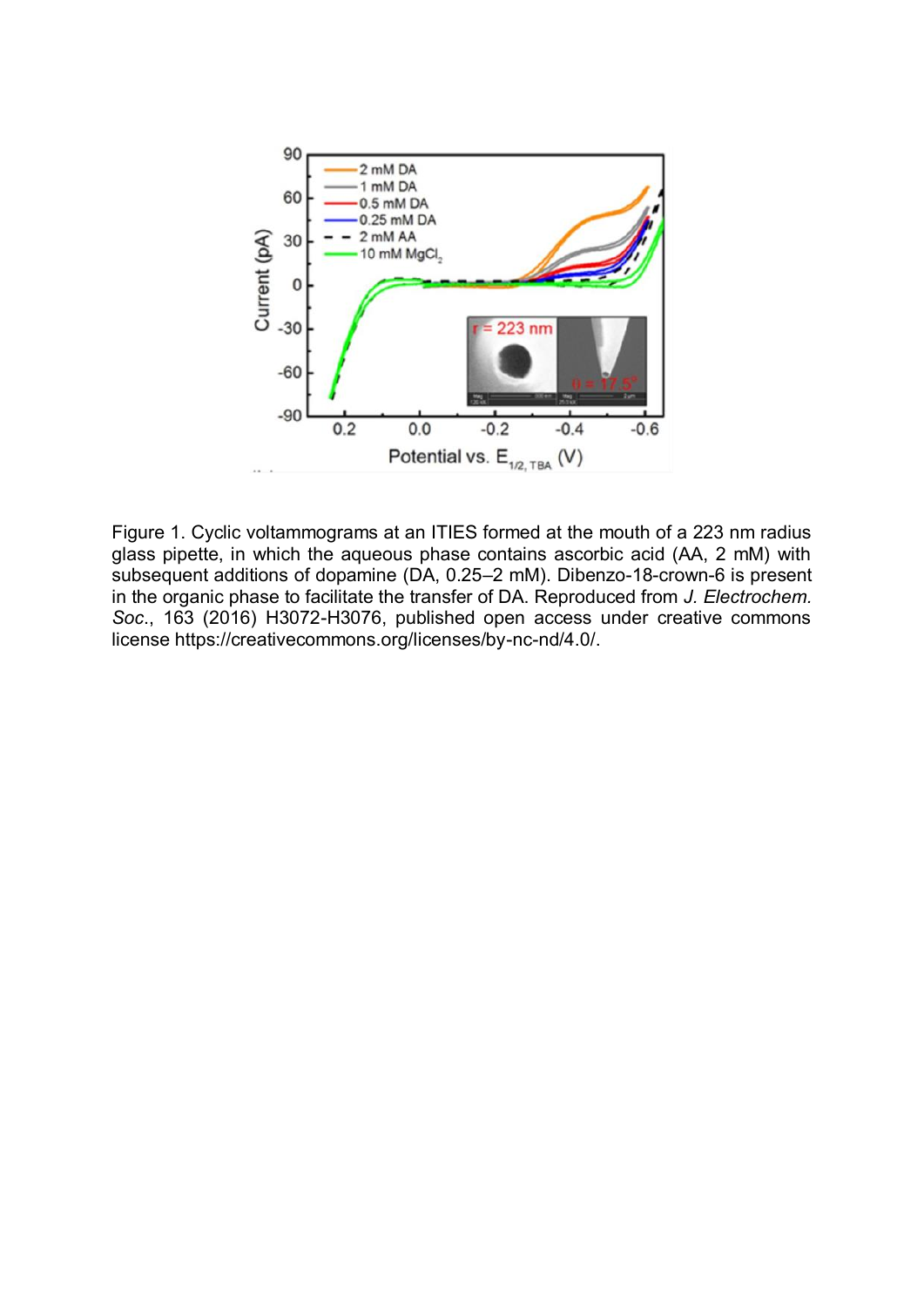

Figure 2. Illustration of diffusion domains (as indicated by the directional arrows) for micro-ITIES formed at holes within membranes. (a) Recessed disc micro-interface, (b) Quasi inlaid disc micro-interface, (c) inlaid disc micro-interface formed at a long micro-hole, (d) inlaid disc micro-interface formed at a long short-hole. Reproduced with permission from *J. Electroanal. Chem*., 468 (1999) 42–52. Copyright (1999) Elsevier.